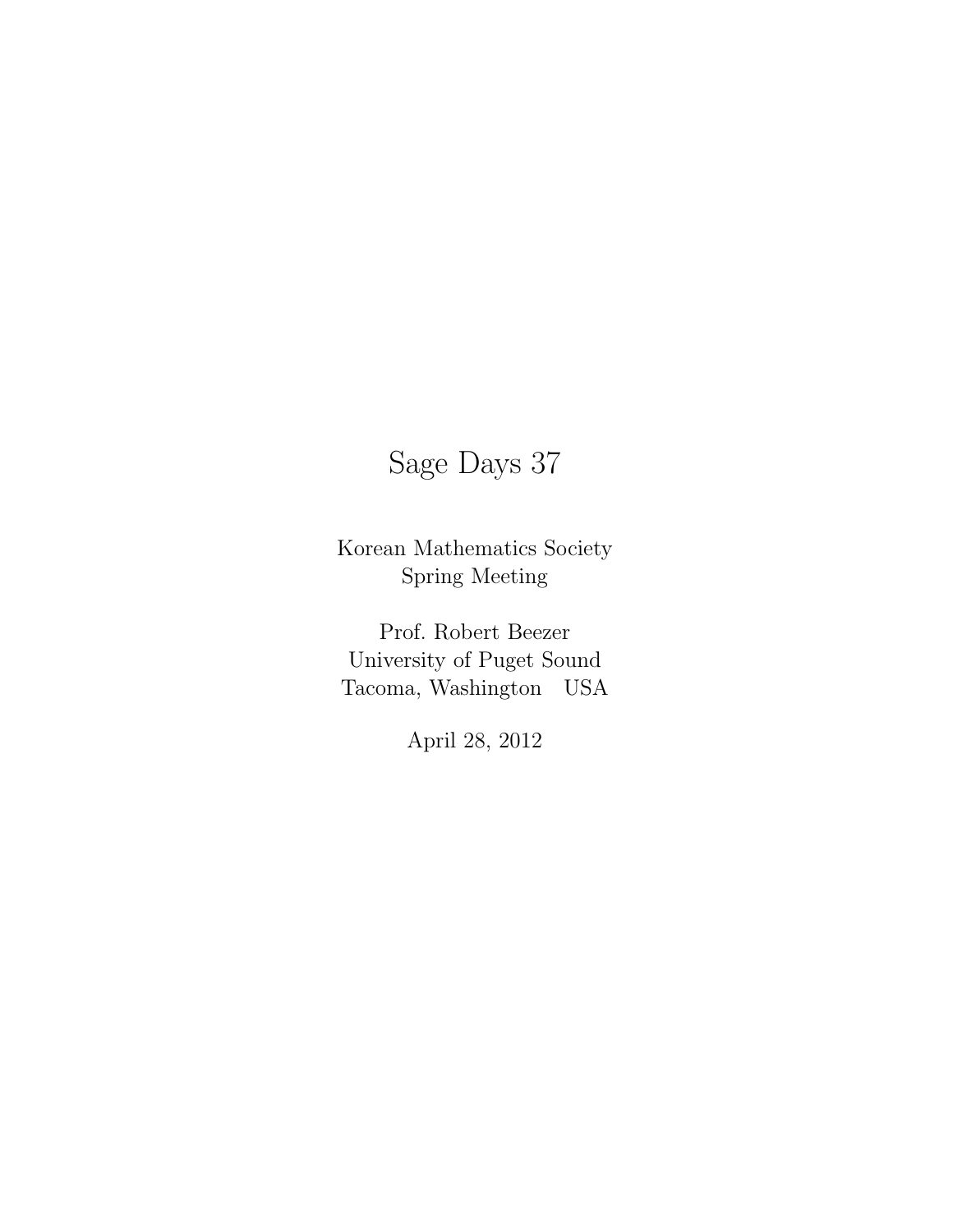### An Example from Discrete Mathematics

Sage has many graphs built-in.

graphs.

We will experiment with the Heawood graph.

G = graphs.HeawoodGraph()

G.plot()

Smallest degree 3 graph with no circuit of length 5 or less.

```
G.is_regular()
```

```
G.degree()
```
G.girth()

A bipartite graph.

```
G.chromatic_number()
```
The color classes of a 2-coloring, and an improved plot.

classes = G.coloring() classes

G.plot(partition=classes, vertex\_size=500, thickness=4)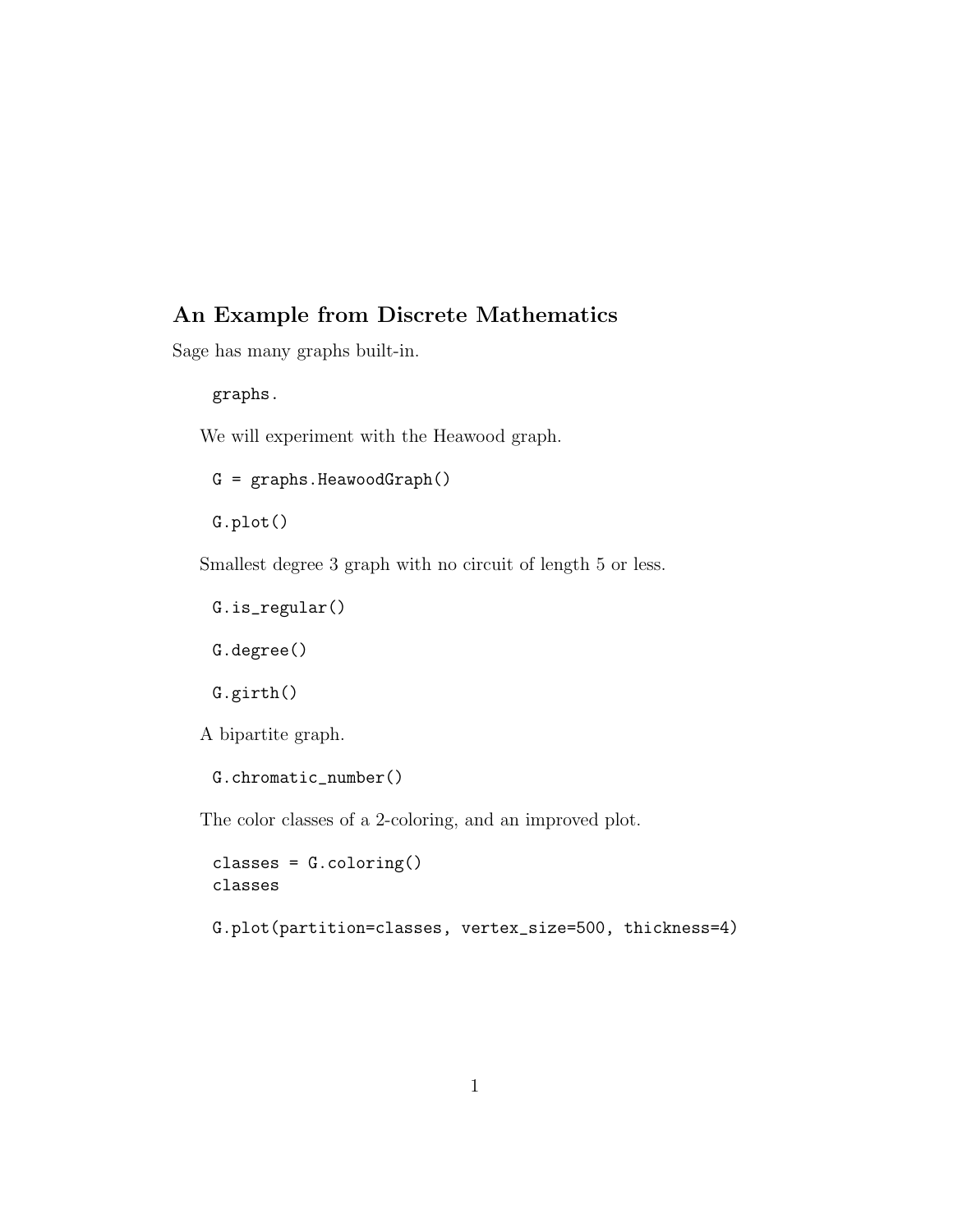## Group Theory

Edge-preserving permutations of the vertices.

```
A = G.automorphism_group()
A
A.order()
```
Graph is "vertex-transitive" since the permutation group is transitive.

A.orbits()

The automorphism group of this graph is the projective general linear group  $PGL(2, 7)$ .

 $PGL27 = PGL(2,7)$ PGL27 PGL27.is\_isomorphic(A)

Properties of this group.

A.is\_simple() [c.order() for c in A.composition\_series()]

The group of order 168 is the second smallest nonabelian simple group,  $PSL(2,7).$ 

#### Designs

The Fano plane, a combinatorial structure with a simple automorphism group. Also known as a  $2-(7,3,1)$  design.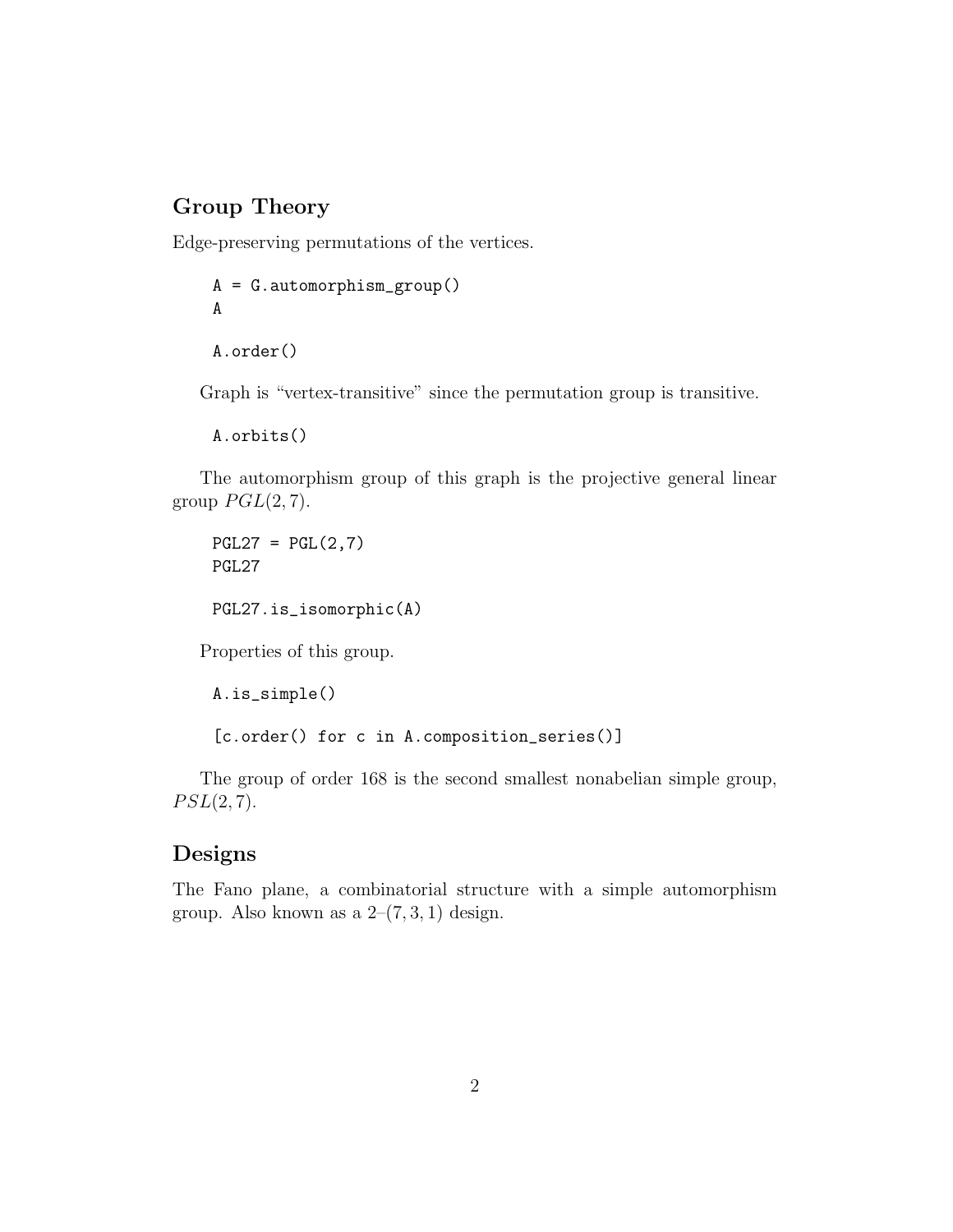

fano = BlockDesign(7,[[0,1,2],[0,3,4],[0,5,6],[1,3,5],[1,4,6],[2,3,6],[2,4,5]]) fano

 $F = fano.automorphism\_group()$ F.order()

F.is\_simple()  $PSL27 = PSL(2,7)$ PSL27.is\_isomorphic(F)

# Linear Algebra

M = G.adjacency\_matrix() M

"fcp()" is the factored characteristic polynomial.

M.fcp() ev = M.eigenvalues() ev